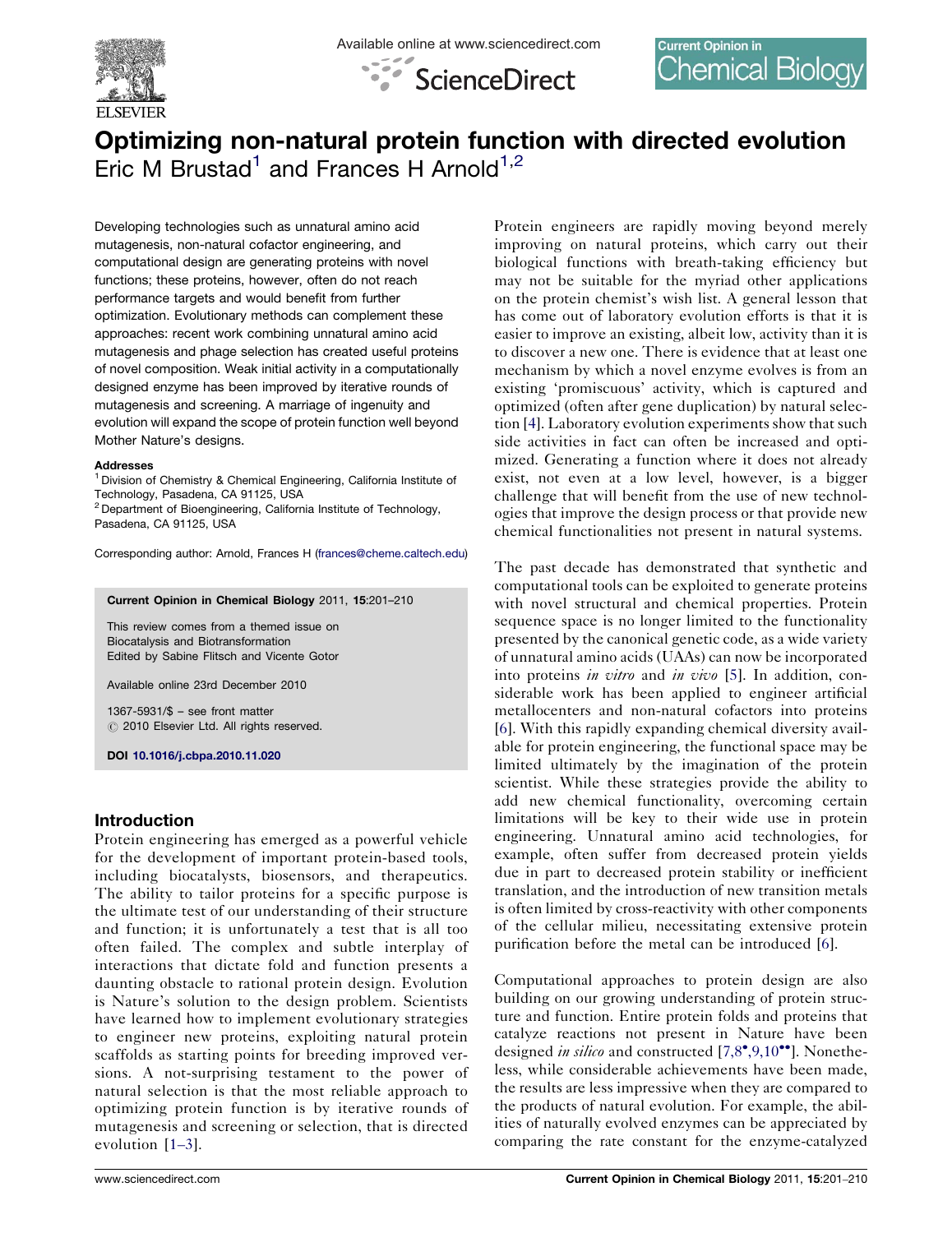reaction to that of the spontaneous uncatalyzed reaction  $(k_{\text{cart}}/k_{\text{uncat}})$ . Enzymes demonstrate rate enhancements as high as  $10^{19}$ , and values of  $10^{12}$  are not uncommon [\[11](#page-8-0)]. The best computationally designed enzymes, however, exhibit enhancements  $(<10^6)$  that are many orders of magnitude lower.

Directed evolution complements these methods by firstly improving new protein designs through mutation and selection, with the ultimate goal of providing molecules with useful synthetic and therapeutic properties and secondly demonstrating the limitations and drawbacks of these methods, stimulating improvements into next generation protein designs. Here we will highlight selected work demonstrating how these advances in biotechnology are providing new opportunities for the directed evolution of non-natural protein functions.

# Directed evolution with unnatural amino acids

The past 20 years have seen remarkable advances in methods for incorporating unnatural amino acids (UAAs) into proteins. A variety of techniques have been developed, including native protein ligation, global amino acid replacement, *in vitro* translation or direct cellular injection of chemically aminoacylated tRNAs, and the generation of orthogonal tRNA/aminoacyl-tRNA synthetase pairs for the site-specific incorporation of amino acids in vivo. The foundations of this research have been thoroughly detailed elsewhere; we point the reader to several excellent recent reviews [[5,12,13](#page-7-0)].

For the most part, experiments involving the introduction of UAAs into proteins have focused on new chemical diversity that yields a specific function, with little effort placed on further tailoring the protein for that function. Nevertheless, the novel chemical functionality has already been used in interesting applications. Some recent highlights include work by Grunewald et al., who demonstrated that incorporation of an immunogenic p-nitrophenylalanine residue into a protein could overcome self-tolerance in autologous host proteins, providing a new tool for immunotherapy [\[14](#page-8-0)<sup>°</sup>]. Injection of mice with a p-nitrophenylalanine-modified mouse tumor necrosis factor (mTNF) led to the formation of crossreactive antibodies that recognized both the modified and wild type  $m$ TNF. Mills *et al*. have shown that a genetically encoded fluorescent coumarin amino acid can be introduced into the antigen-binding region of a Fab specific for CD40 ligand [\[15](#page-8-0)]. Changes in fluorescence can be used to monitor ligand binding, perhaps providing a general means for genetically encoding antibody-based biosensors. Tirrell, Schuman and colleagues have demonstrated that 'click' reactive azidohomoalanine and homopropargylglycine amino acids can be introduced globally into proteins in living cells by exploiting the promiscuity of host methionyl-tRNA synthetases. By combining pulse chase amino acid incorporation and labeling with various

'click' reactive fluorophores, they were able to image newly synthesized proteins at various time points in rat hippocampal neurons [[16](#page-8-0)<sup>°</sup>]. In addition, with a modified methionyl tRNA synthetase specific for longer 'click' amino acid homologues, they were able to achieve cell-specific protein labeling in a mixed cell population [[17](#page-8-0)<sup>°</sup>].

Although introduction of UAAs provides new chemical functionality, it is also disruptive: proteins containing UAAs often exhibit reduced native activity and lower stability. As technologies for *in vivo* UAA incorporation advance, we can consider using directed evolution to improve proteins containing UAAs. The first example of laboratory evolution with UAAs was the work performed by Wong [[18\]](#page-8-0) and later by Bacher and Ellington [\[19](#page-8-0)]. Using chemical mutagenesis or spontaneous mutation in cell culture, respectively, they demonstrated that bacterial cells grown in the presence of a cytotoxic fluorinated tryptophan homologue would, over generations, evolve tolerance to the new amino acid. As shown by Bacher and Ellington [[19](#page-8-0)], these cells were able to grow, albeit more slowly, with the fluorinated homologue as their sole tryptophan source, suggesting almost complete proteomic replacement of tryptophan. Overexpression of a model protein, glutathione S-transferase (GST), in the evolved bacterial strain in the presence of the modified tryptophan yielded only the fluorinated protein, as determined by mass spectrometry.

Tirrell and colleagues have performed similar experiments looking at global replacement of an amino acid in individual proteins. Using a minimal growth medium supplemented with 5',5',5'-trifluoroleucine (TFL), they were able to completely replace the canonical leucine with TFL in chloramphenicol acetyl transferase (CAT, 13) leucines) [[20\]](#page-8-0) and GFP (19 leucines) [\[21\]](#page-8-0). This came at significant cost, however, to protein function. They then asked whether native activity could be restored by directed evolution. Global leucine replacement in CAT resulted in a decrease in  $T_{50}$  (temperature at which half the native activity is lost after 30 min incubation) of 9  $\degree$ C. Three rounds of error-prone PCR random mutagenesis and screening for improved retention of activity at high temperatures generated a CAT TFL variant whose stability matched that of the wild type enzyme and whose  $k_{\text{cat}}/K_{\text{m}}$  was only slightly decreased. Global incorporation of TFL in GFP led to protein misfolding and loss of fluorescence. Eleven rounds of error-prone PCR and FACS screening for improved fluorescence produced a GFP TFL mutant with fluorescence and folding properties similar to wild type GFP. Of the 19 leucine residues in GFP, 6 were mutated to other canonical amino acids, suggesting that there are specific locations at which TFL cannot be accommodated. It is interesting to note that expressing the same variant with leucine rather than TFL also improved folding and expression compared to wild type GFP. This suggests that the directed evolution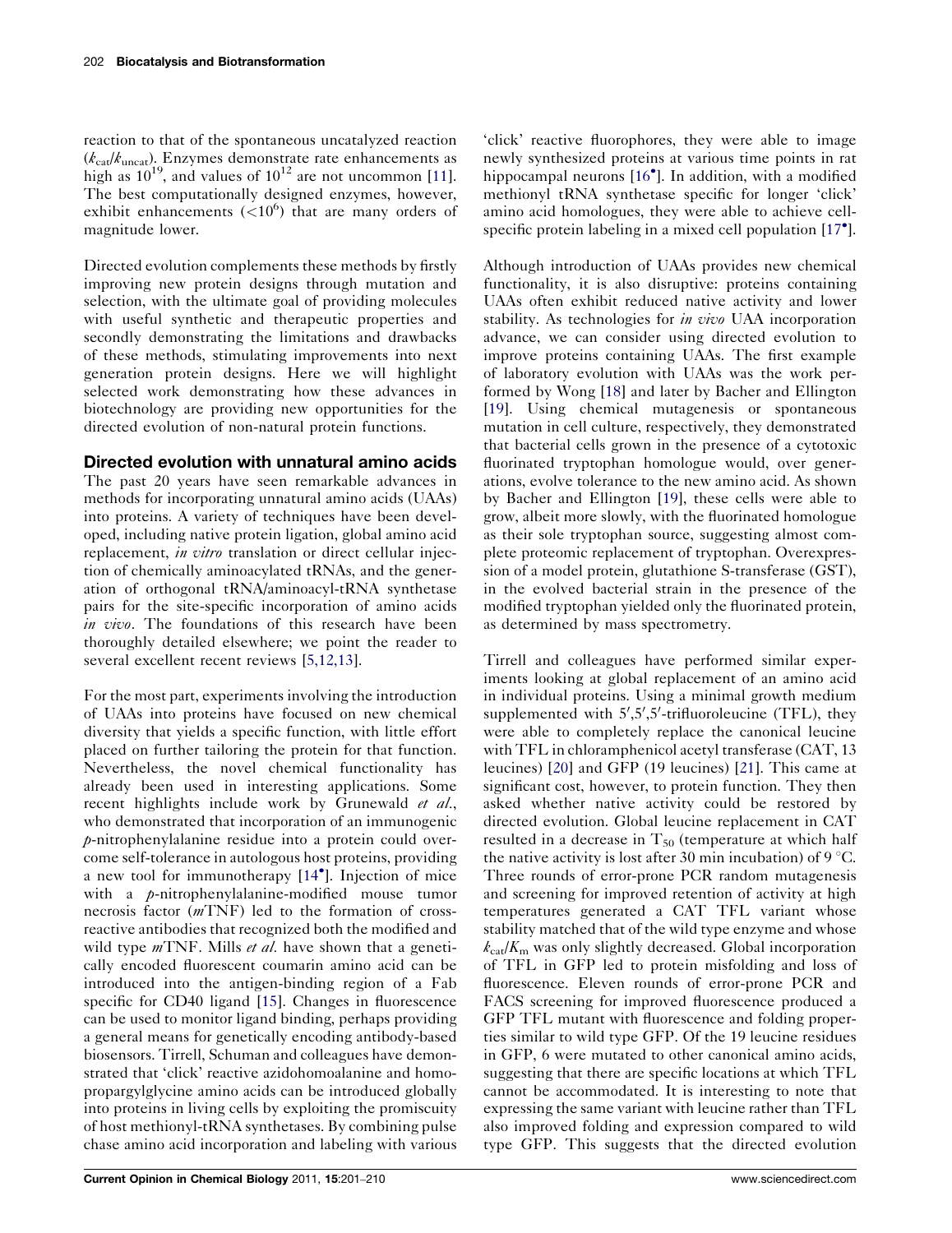experiments increased overall protein stability, which permits UAA incorporation.

It is particularly interesting to generate proteins with functions that are not available to or surpass those of natural proteins. Exciting work by Liu, Schultz and colleagues has laid the groundwork for the discovery and evolution of novel binding sequences containing UAAs using phage display. In this work, a pIII hyperphage phagemid expression system was adapted for use in E. coli strains  $(X - E \cdot \text{col})$  expressing orthogonal tRNA aminoacyl-tRNA synthetase pairs that were evolved for the incorporation of UAAs into proteins in response to the TAG stop codon ([Figure 1a](#page-3-0)) [\[22](#page-8-0)<sup>°</sup>]. Initial tests in a TAGcontaining human-derived scFv demonstrated that phage production depended on the presence of the UAA; however, significant optimization was needed to limit expression bias due to inefficient incorporation of the UAA.

To test unnatural amino acid selection, a known post-translationally modified sulfotyrosine (sY)-containing antibody (412d) was examined ([Figure 1a](#page-3-0)–c)  $[22^{\bullet}, 23^{\bullet\bullet}]$  $[22^{\bullet}, 23^{\bullet\bullet}]$ . 412d is specific for the HIV coat protein gp120, and sulfation of two tyrosine residues within 412d (412d-sYsY, [Figure 1b](#page-3-0)) is required for antigen binding. Liu et al. recently reported the evolution of an orthogonal tRNA synthetase capable of directly incorporating sY into proteins [\[24](#page-8-0)]. Four rounds of phage selection against immobilized gp120 were performed using a doped library containing low levels of 412d-sYsY (1/2000) in a library of 412d sequences randomized at both sY positions and 4 other sites using a degenerate NNK codon (codes for 20 amino acids and the TAG stop codon). Sequencing of clones after each round of selection showed convergence to the wild type 412d sequence and new sequences also enriched in sY [\[22](#page-8-0)<sup>°</sup>]. Selection for tyrosine-containing 412d (412d-YY) yielded no such enrichment. In a follow-up experiment, 412d libraries were constructed in which both sY residues were fixed using UAA mutagenesis and nearby residues were randomized [\(Figure 1](#page-3-0)b) [\[23](#page-8-0)<sup>••</sup>]. After four rounds of selection a variety of new sequences were isolated showing divergence from the wild type 412d [\(Figure 1b](#page-3-0)). These sequences would not be available in nature because of strict sequence determinants for posttranslation tyrosine sulfation. One isolated variant, 131- 3, binds gp120 with an affinity (0.51 nM) similar to that of wild type 412d (0.63 nM). Kinetic analysis of Fab binding demonstrated that improvements in  $k_{on}$  over 412d were achievable; however, no decrease in  $k_{off}$  was observed ([Figure 1](#page-3-0)b). This inability to improve on the natural 412d antibody might reflect a limitation of the selection: Fab-antigen complex half-lives for wild type and evolved variants were determined to be at least three fold greater than the 30 min experimental washing procedure used during phage selection [\(Figure 1](#page-3-0)a), suggesting that longer washing steps may be required to select for tighter-binding antibody sequences [[23](#page-8-0)<sup>••</sup>].

Phage selection is of course not limited to mimicking naturally occurring post-translational modifications. Selections were performed using a boronic acid-containing amino acid and a human-derived germline scFv randomized at 6 positions within CDR3 [[25](#page-8-0)<sup>°</sup>]. Boronic acids demonstrate strong affinity for hydroxyl moieties, in particular 1,2-diols ([Figure 1](#page-3-0)d). Selection against an immobilized polyhydroxylated resin provided sequences enriched for boronic acids. The ability to select for sequences containing boronic acid UAAs may open the door to generating therapeutic proteins containing 'chemical warheads' specific for various biologically relevant sugars, or artificial lectins.

Limitations of site-specific UAA incorporation include limitations in the number of different UAAs that can be incorporated at one time, reduced translational efficiency at TAG codons and limited ribosomal incorporation of alternative amino acid structures (e.g. reduced incorporation efficiency of C-alpha substituted-amino acid and Damino acid). Many of these limitations occur at the level of the ribosome. Chin and colleagues recently used directed evolution to develop a series of orthogonal bacterial ribosomes.mRNA pairs by mutating the Shine-Delgarno sequence of an mRNA and the corresponding complementary region of ribosomal RNA [[26\]](#page-8-0). Using this system, orthogonal ribosomal evolution experiments can be undertaken without disrupting the endogenous cellular translational machinery. Using clever selection methodology, Neumann et al. evolved ribosomes that more efficiently decode TAG stop codons as well as four-base frameshift codons  $[27,28^{\bullet\bullet}]$  $[27,28^{\bullet\bullet}]$ . This work is significant as one requirement for UAA incorporation is the need for 'blank' codons that permit site-specific incorporation of UAA without disturbing the codon usage of the 20 naturally occurring amino acids. Neumann *et al.* have demonstrated the utility of engineered ribosomes by efficiently incorporating two different unnatural amino acids into a single protein in high yield [[28](#page-8-0)<sup>\*</sup>]. In this report, simultaneous incorporation of a cross-reactive azide-containing amino acid and an alkyne-containing amino acid into a model protein permitted the formation of a covalent 'staple' crosslink between both UAAs using 'click' chemistry.

### Non-natural cofactors and directed evolution

Novel chemical diversity can also be introduced into proteins through artificial cofactors. Since early work by Kaiser and Whitesides [[29,30](#page-8-0)], there has been considerable attention paid to developing artificial cofactors, particularly metallocenters, to generate new activities. Metalloprotein design is very broad and beyond the scope of this review, but several recent reviews highlight the multiple achievements in this area [[6,31,32\]](#page-7-0). Of interest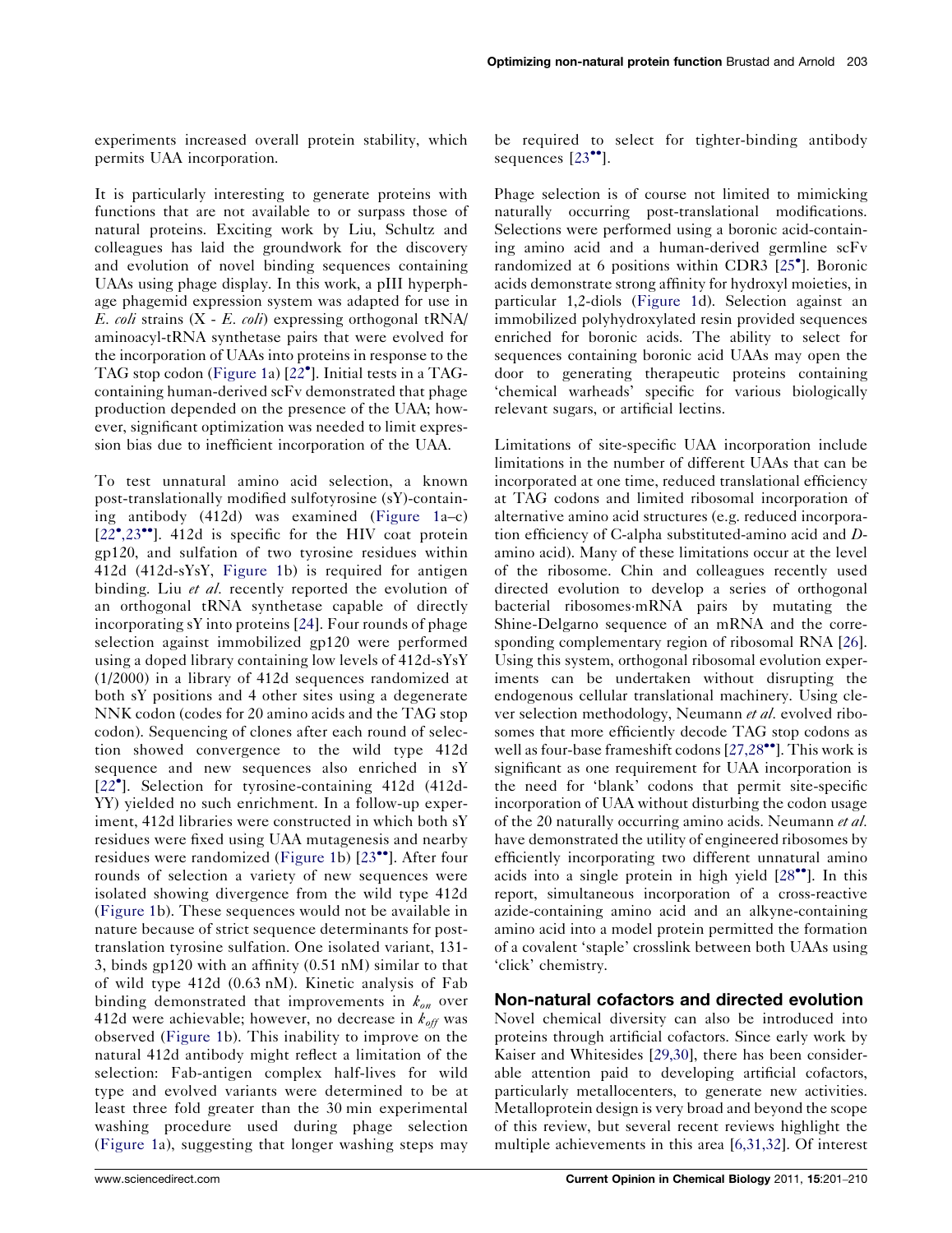<span id="page-3-0"></span>



Directed evolution of novel UAA-dependent binding proteins using phage display [[22](#page-8-0)\*[,23](#page-8-0)\*\*[,25](#page-8-0)\*]. (a) General phage display protocol for selection of HIV gp120 specific ScFv proteins. X - E. coli refers to bacterial strains engineered for the incorporation of UAA into proteins in response to the TAG stop codon. (b) CDR3 sequences of gp120 specific sulfotyrosine (sY)-containing antibody, 412d, and new evolved variants are shown. Replacing sY with natural tyrosine reduces binding of the wild type (412d-YY) and evolved variants. (c) Structure of sulfotyrosine. (d) Novel reactive groups such as boronic acids can provide chemical warheads for binding molecules such as hydroxyl-rich sugars.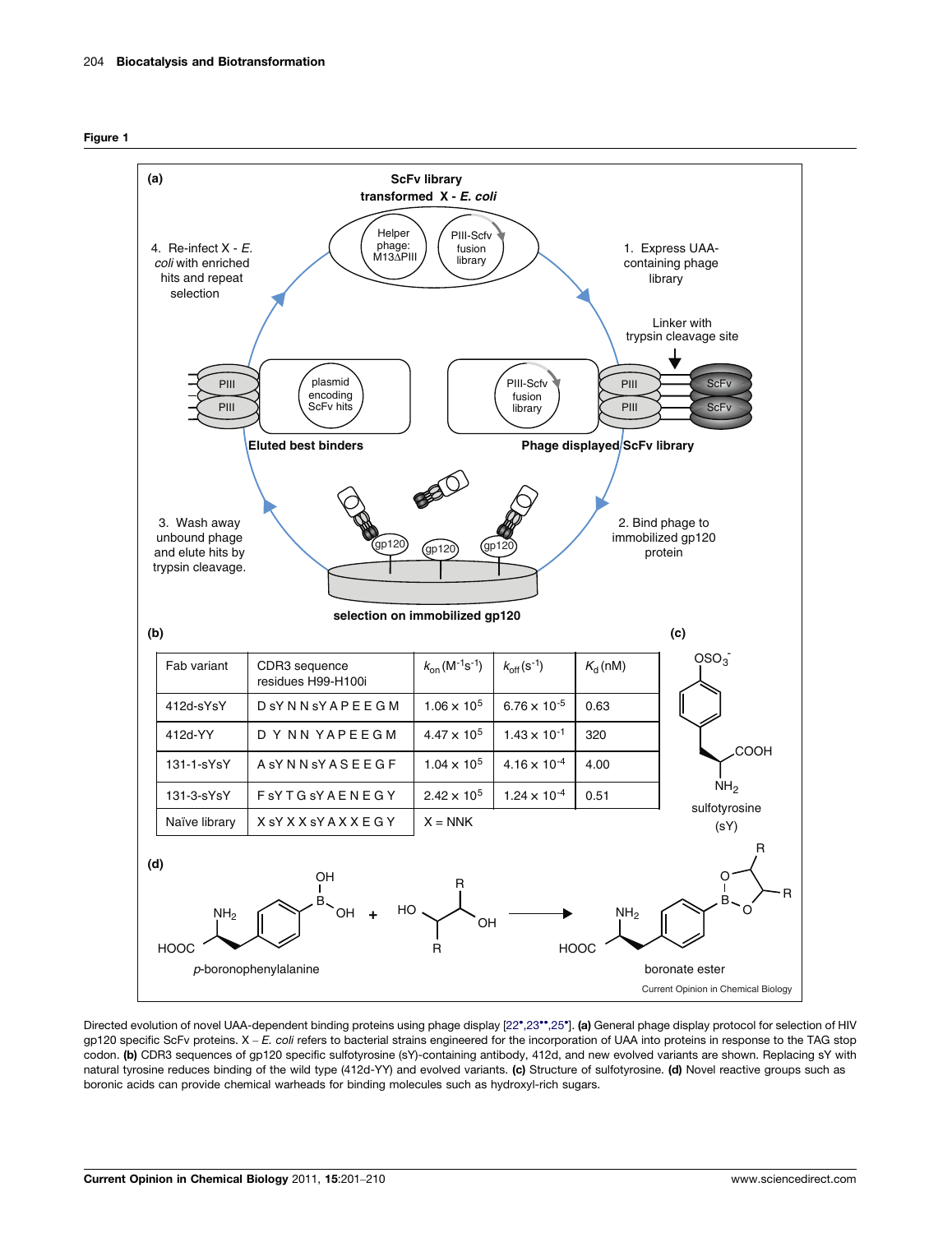for directed evolution are *in vivo* or hybrid approaches that allow the new cofactor to be introduced in a way that leaves the protein amenable to mutagenesis and highthroughput screening. Recent work suggests that this is not far off, as improved metalloprotein construction together with rational protein engineering has produced enzymes with high selectivity and multiple hundreds of turnovers [[33,34](#page-8-0)]. Directed evolution will provide an additional systematic approach to optimizing these systems.

One approach to making artificial metalloproteins uses biotin–streptavidin technology to create a hybrid catalyst consisting of the protein and a metal center, as pioneered by Wilson and Whitesides [[30\]](#page-8-0) and expanded by Reetz, Ward and others [[30,32,35\]](#page-8-0). Non-natural transition metal complexes attached by chemical linkers to biotin are immobilized within avidin or streptavidin by exploiting these proteins' extremely strong affinity (Kd  $\sim 10^{14} \,\mathrm{M}^{-1}$ ) for biotin. The inherent catalytic activity of the transition metal complex in association with the three-dimensional protein active site provides a platform for stereospecific organometallic catalysis. Streptavidin is thermostable, and both streptavidin and avidin have known crystal structures and are amenable to mutagenesis and bacterial expression, making them good candidates for directed evolution.

Several labs have explored a variety of reactions using this approach, including the asymmetric Rh-catalyzed hydrogenation of alkenes [\[34,36\]](#page-8-0), Pd-catalyzed allylic alkylation [\[37\]](#page-8-0), Mn-salen-catalyzed asymmetric sulfoxidation [\[38](#page-8-0)], and Rh-catalyzed or Ru-catalyzed transfer hydrogenation [\[33,39\]](#page-8-0). Ward and colleagues have combined chemical optimization of transition metal-biotin conjugates with site-directed mutagenesis to produce hybrid enzymes with high conversion and enantioselectivity for various reactions [\[35,36,37](#page-8-0)]. A recent report describes immobilizing one of the four streptavidin monomers to a biotinylated solid support, which accelerates the production of homogeneous metalloproteins and enables moderate throughput screening [\[39](#page-8-0)]. By saturation mutagenesis of specific residues in the active site of streptavidin, the authors generated Ru-based transfer hydrogenation catalysts with up to 98% ee for the reduction of p-methylacetophenone [\[33](#page-8-0)]. Reetz and colleagues have optimized a high-throughput screen for the hydrogenation of  $\alpha$ -acetamido-acrylic acid esters [\[34](#page-8-0)]. Iterative saturation mutagenesis of streptavidin and screening produced mutant biotinylated diphosphine-Rh complex hybrid catalysts with improved enantioselectivity (both  $R$  and  $S$ ).

Artificial metalloprotein catalysts often require a considerable quantity of purified protein to exhibit measurable activity [[34\]](#page-8-0). In addition, reactions of new metallocofactors with other cellular components may negatively affect catalyst stability or generate non-specific reaction centers that reduce stereoselectivity. This makes it impossible to screen hundreds of mutant enzymes, as large-scale expression and purification are required to produce enough homogeneous protein for examination. In the end, new approaches that permit efficient *in vivo* generation of artificial metallocenters may be useful. As a start, Schultz and colleagues have recently demonstrated the genetic incorporation of a variety of novel unnatural metal-chelating amino acids [[40,41\]](#page-8-0). It will be interesting to see this technology adapted to introduce pre-organized transition metal-containing amino acids into proteins in vivo.

Exciting new opportunities for artificial enzyme design and evolution are enabled by new technology for incorporation of non-natural metalloporphyrins into proteins. Traditional methods have required harsh in vitro unfolding, stripping and heme reconstitution protocols. Marletta and colleagues recently demonstrated that an engineered E. coli strain deficient in heme biosynthesis can take up exogenous artificial metalloporphyrins from defined media and incorporate them into heme proteins [\[42\]](#page-9-0). In a recent report, they introduced Ru(II)-CO mesoporphyrin IX into myoglobin and the H-NOX (heme nitric oxide/oxygen) binding protein from Thermoanaerobacter tengcongensis, resulting in fluorescent biosensors for oxygen [[43](#page-9-0)°]. Lelyveld et al. have recently introduced an alternative method for *in vivo* non-natural metalloporphyrin incorporation by exploiting the relaxed substrate specificity of a naturally occurring bacterial heme transport protein, ChuA. By overexpressing ChuA in iron-deficient media in the presence of  $Mn^{3+}$ -protoporphyrin IX, they produced a manganese-substituted cytochrome P450 that demonstrated an enhanced metal-induced  $T_1$  relaxation of water compared to the native heme protein [[44](#page-9-0)°]. This will significantly enhance the performance of protein-based, ligand-sensitive MRI contrast sensors made by directed evolution [[45](#page-9-0)- ]. These strategies for the *in vivo* generation of proteins with novel porphyrins have opened the door to their modification and optimization by directed evolution.

# Computational enzyme design and directed evolution

While introducing unnatural amino acids or metallocenters provides a direct means to establish new chemistry, engineering new enzymatic reactivities using the building blocks nature has already provided represents one of the ultimate tests of our understanding of protein structure and function. Recent work from the Baker laboratory has demonstrated the progress made in computational design of new enzyme catalysts [\[8](#page-7-0)°[,9,10](#page-7-0)°°]. Unfortunately, the catalytic activities of these designed enzymes do not come close to the levels exhibited by natural enzymes. But that may not be true for long. Rational design can provide a starting point by arranging at least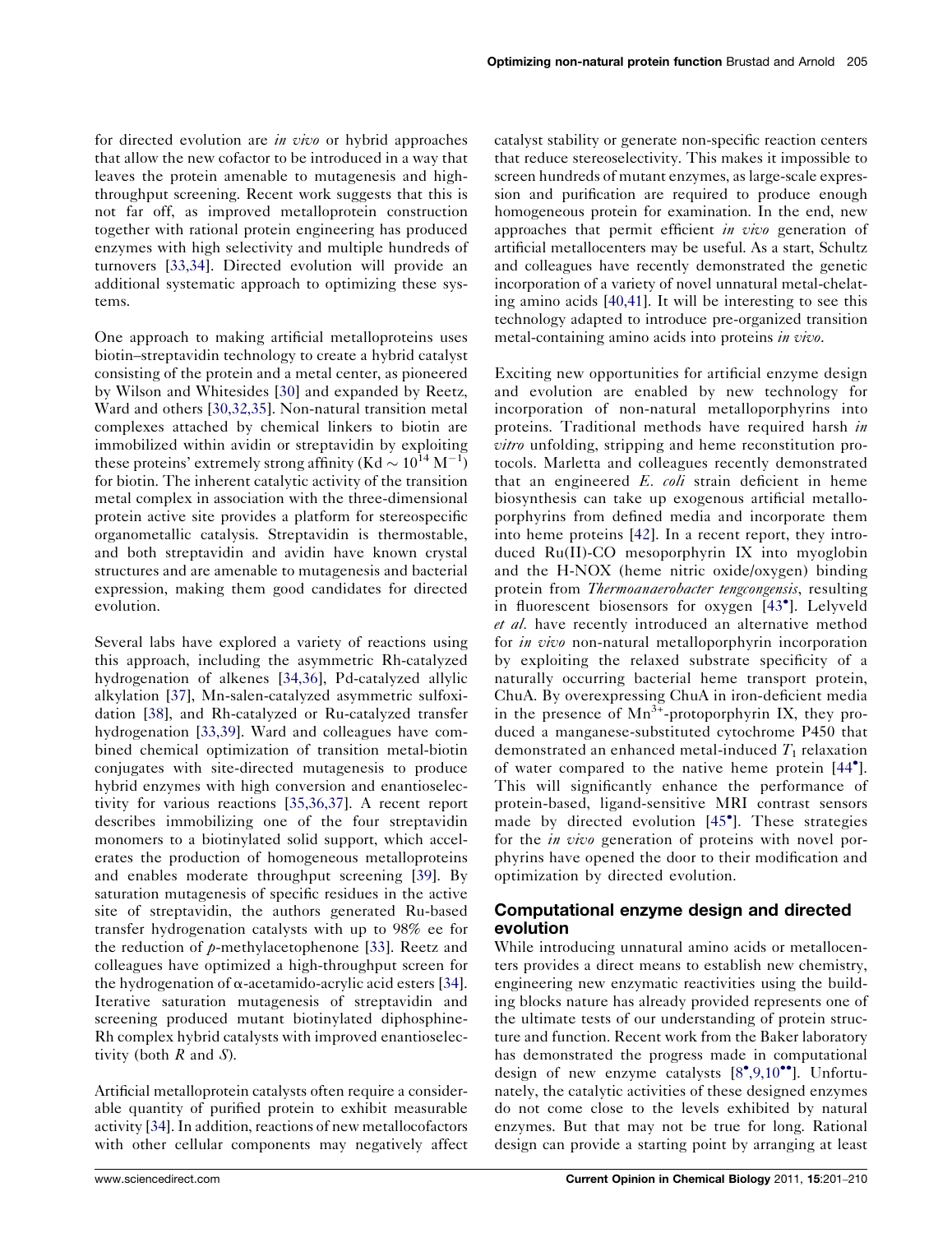<span id="page-5-0"></span>



Directed evolution of a computationally designed Kemp eliminase [[10](#page-7-0)\*[,47](#page-7-0)\*]. (a) Kemp elimination reaction mechanism (left), transition state (middle), and product (right) are shown. (b) A schematic of the minimal computationally designed active site of parent Kemp eliminase Ke07 is shown on the left. In the designed model, the distance between Glu101 and Lys222 is approximately 3.6 Å. The observed distance between these two residues is significantly shorter, according to the crystal structure (right, PDB: 2RKX). (c) Seven rounds of directed evolution starting from Ke07 improved catalytic efficiency more than 200 fold. A crystal structure for a variant from round 4 of evolution (4-1E/11H, PDB 3IIO) is shown on the right. The interaction between Glu101 and K222 is significantly diminished in this structure.

the minimum features for catalysis within an active site; it should be possible for laboratory evolution to improve upon these rudimentary designs.

A simplified description of the computational design methodology involves several key steps: firstly using computational algorithms to generate idealized active sites to stabilize an enzymatic transition state, secondly identifying protein scaffolds from a library of folds that

can fit the desired transition state model (Rosetta Match), thirdly optimizing the entire active site within selected scaffolds, and fourthly the synthesis, expression and characterization of a number of top ranking designs. Using this approach, the Baker lab has designed novel enzymes that catalyze a variety of reactions including a retro-aldol condensation [[9\]](#page-7-0), the Kemp elimination [[10](#page-7-0)<sup>oo</sup>] and a stereoselective bimolecular Diels–Alder reaction [\[8](#page-7-0)<sup>°</sup>]. These works demonstrate that measurable non-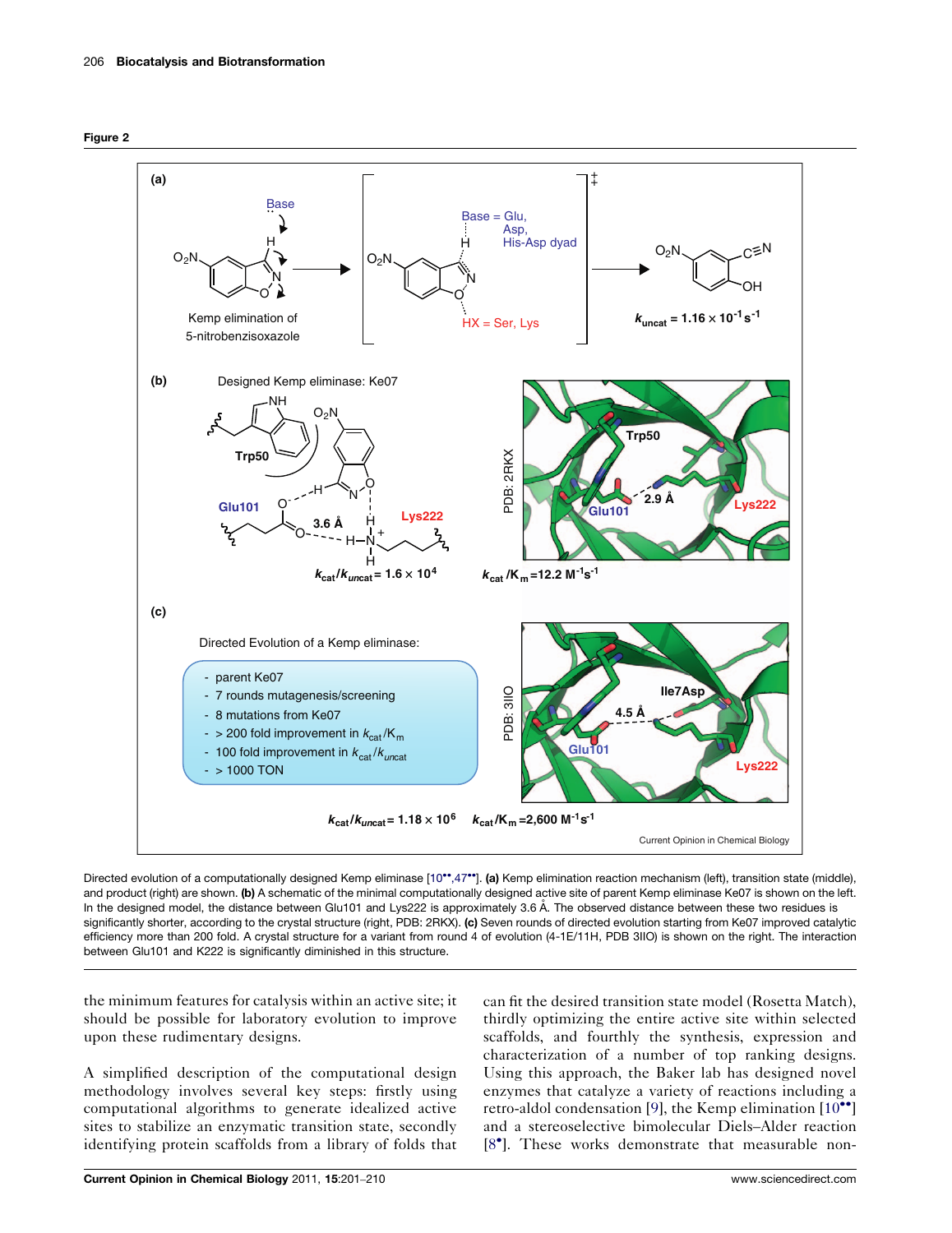<span id="page-6-0"></span>natural enzyme activity can be engineered within protein scaffolds. The resulting activity, however, is generally extremely low, with rate enhancements over the uncatalyzed reaction reaching up to  $10^5$  in only the most successful examples. In some cases, rational mutational analysis has led to small improvements in activity [\[8](#page-7-0)°[,9,46](#page-7-0)°]. For example, during the biochemical evaluation of a computationally designed retroaldolase, deletion of two hydrogen bonding residues that were believed to be key for catalysis surprisingly led to a five-fold increase in enzyme activity [[46](#page-9-0)<sup>°</sup>]. This work underscores design failures but also highlights how subsequent improvements can be achieved through mutation. If enough product is produced by the initial enzyme design to enable high-throughput screening, directed evolution can be applied to yield further improvements in activity.

Optimization of novel catalysis by directed evolution has been demonstrated for an enzyme computationally designed for the Kemp elimination of 5-nitrobenzisoxazole, a model proton transfer reaction [\(Figure 2a](#page-5-0)) [\[10](#page-7-0)<sup>••</sup>]. Three elements were designed into the transition state model to promote catalysis ([Figure 2a](#page-5-0) and b): first, a catalytic base (either a sole Asp/Glu residue or a His residue polarized by an Asp or Glu residue (His-Asp dyad) was oriented in position to deprotonate the oxazole C–H moiety. Second, a hydrogen bond donor (Ser or Lys) was positioned to stabilize the accumulating negative charge that results on the phenolic oxygen. Third, an aromatic residue was added to form a favorable  $\pi$ -stacking interaction with the planar

| ı<br>ш<br><br>٦ |  |
|-----------------|--|
|-----------------|--|

transition state [\(Figure 2](#page-5-0)b). Of the 59 designs tested, eight produced active enzymes with various active site structures.  $k_{\text{cat}}/K_{\text{m}}$  values ranged from  $\sim$  6 to 160 M<sup>-1</sup> s<sup>-1</sup>, with rate accelerations as much as  $10^5$ .

The product formed by the Kemp reaction has a unique absorbance spectrum, which can be used for highthroughput activity-based screening. This allowed the authors to use directed evolution to screen random mutants for improved activity. Construct Ke07, for which there was a crystal structure, was chosen as the starting parent. Seven rounds of iterative mutagenesis (errorprone PCR and DNA shuffling) and screening resulted in a variant with eight additional mutations, a more than 200-fold improvement in  $k_{\text{cat}}/K_{\text{m}}$  (from  $\sim$ 12 to 2600 M<sup>-1</sup> s<sup>-1</sup>) and a ~100-fold increase in  $k_{\text{cat}}/k_{\text{uncat}}$  $(from 10<sup>4</sup> to 10<sup>6</sup>)$  ([Figure 2](#page-5-0)b and c). Recently Khersonsky et al. have solved the crystal structures of several inter-mediates from the directed evolution process [\[47](#page-9-0)<sup>••</sup>]. From these, they were able to identify several determinants of the improved activity as well as limitations of the initial design. The crystal structure of Ke07 showed that the distance between the designed hydrogen bond donor, Lys222, and the catalytic Glu101 was shorter than anticipated ([Figure 2b](#page-5-0)), suggesting that the interaction of these two residues may prevent deprotonation of the oxazole ring by Glu101. An Ile7Asp mutation introduced during the 4th round of directed evolution resulted in a salt bridge to Lys222, drawing it away from Glu101 and possibly allowing both residues to stabilize the transition state more efficiently [\(Figure 2c](#page-5-0)). Other mutations have



Developing technologies such as unnatural amino acid (UAA) mutagenesis, non-natural cofactor engineering and computational design can facilitate the introduction of new function, distinct from those demonstrated in Nature, within a protein scaffold. Fitness is a measure of how well protein sequences perform the target function. Most proteins possess no activity (shown in grey on the fitness landscape). Successful designs (shown as circles) may show weak initial activities that can be starting points for further optimization by directed evolution. Directed evolution leading only to small improvements may indicate that an initial design lies near low fitness peaks (red trajectory) or that further improvements are limited by the presence of local optima (blue trajectory). An ideal design would yield a sequence that lies on a large fitness peak (green trajectory), where multiple rounds of mutagenesis and screening produce a highly functional protein.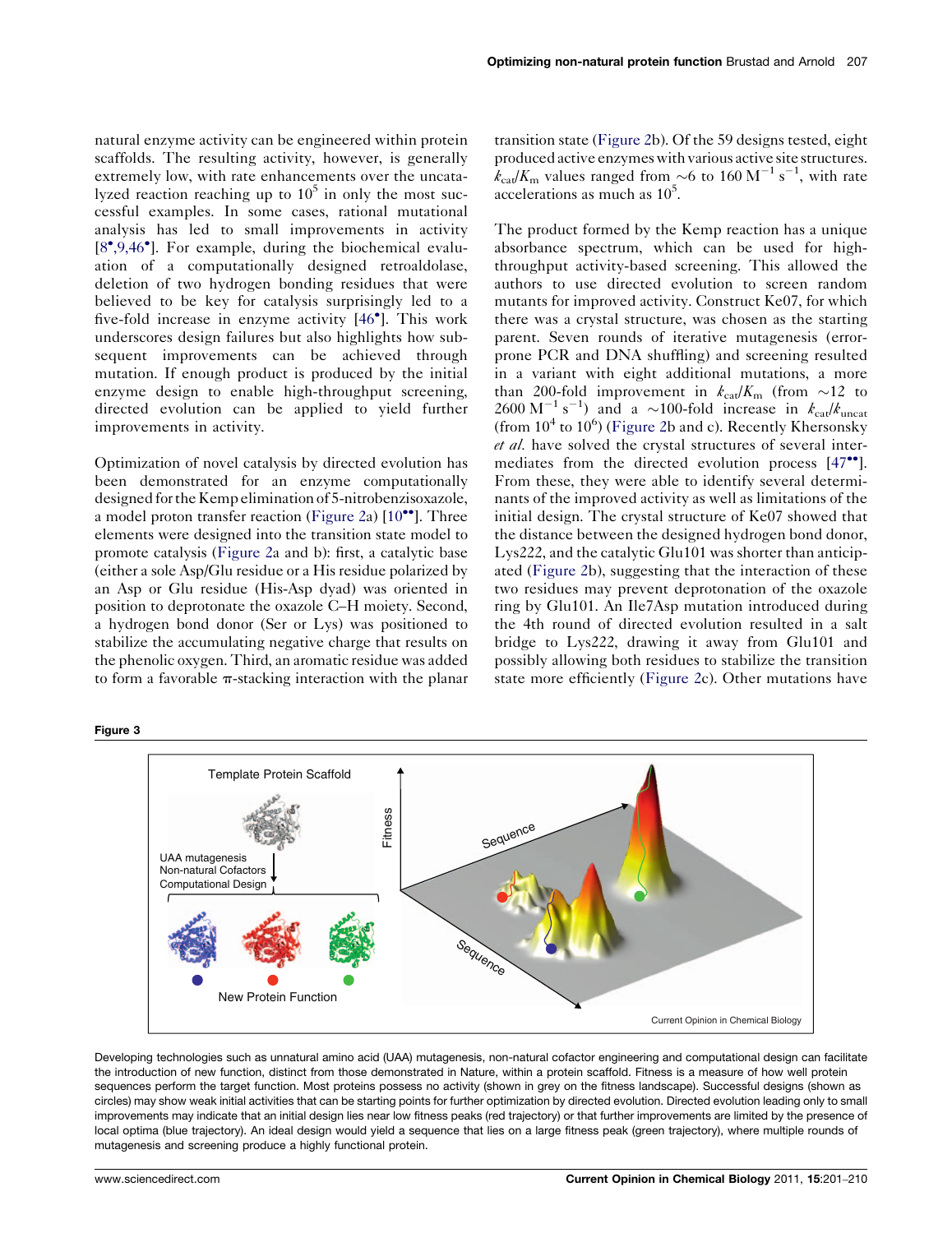<span id="page-7-0"></span>been associated with tuning the ligand-binding environment, altering the pKa of the catalytic base and improving its interaction with the substrate  $[47$ <sup>\*\*</sup>].

While the results outlined above can be considered a tremendous success in the de novo design of enzymatic activity, there are also cautionary lessons. Many natural enzymes enhance the reaction rate  $(k_{cat}/k_{uncat})$  by more than a factor of  $10^{12}$  [[11,48](#page-8-0)], whereas the most successful designed enzymes only boast a 10<sup>6</sup>-fold rate enhancement, even after further optimization by directed evolution. These values are similar to those established by catalytic antibodies decades earlier. A catalytic antibody for the Kemp elimination developed by Hilvert and colleagues showed a  $k_{\text{cat}}/K_{\text{m}}$  of 5500 M<sup>-1</sup> s<sup>-1</sup>, eerily similar to the designed Kemp eliminase  $(2600 M^{-1} s^{-1})$ [\[49](#page-9-0)]. While there is clearly plenty of room for improvement, seven rounds of directed evolution of the designed Kemp eliminase provided only a 200-fold increase in  $k_{\text{car}}/$  $K<sub>m</sub>$ ; additional rounds of mutagenesis and screening yielded no further benefit. This, along with myriad failed efforts to use directed evolution to improve catalytic antibodies, underscores the fact that not all protein designs are evolvable. The limited improvements observed in designed proteins reflect their local, nonproductive fitness landscapes marked by the lack of nearby fitness peaks (not every bad enzyme is near a good enzyme) or by local maxima where subsequent mutations are not advantageous [\(Figure 3\)](#page-6-0) [1]. The goal of course is to find those starting points that lie on large fitness peaks, where improvement is not only possible, but also easy to access. Mechanistic studies of designed proteins, updated crystal structures bound to transition state analogues, and improvements in computational methodology may lead to improvements in designed enzymes [[48\]](#page-9-0). But, the most important task may well be to learn what makes one enzyme evolvable and another not.

## **Conclusions**

Engineering novel functions in proteins presents an exciting challenge for protein engineering. However, efforts to date to generate novel catalysts have primarily demonstrated that we are getting good at making bad enzymes. Making good enzymes will require a whole new level of insight, or new methodologies altogether. Technologies such as those reviewed here can be viewed as creating new starting points where optimization through evolution might be possible. This is how Nature would approach the problem. Yet, while directed evolution offers a mechanism for protein optimization through the accumulation of beneficial mutations, there is no guarantee that the new proteins lie at the base of a fitness peak [1]. Lessons from these initial successes and failures should stimulate improvements in design approaches leading to new paths for discovery. Finally, advances in UAA incorporation in combination with new cloning strategies such as TAG codon scanning [[50\]](#page-9-0) may permit the random introduction of UAAs within a protein sequence. This way, directed evolution could improve protein fitness using functionality not available to natural proteins.

### Conflict of interest

The authors are aware of no conflicts of interest regarding the preparation and submission of this manuscript.

#### Acknowledgments

The authors thank Mary Farrow, Christopher Snow, Philip Romero, and Crystal Dilworth for thoughtful discussions during the preparation of this manuscript. EB is supported by a Ruth M Kirschstein NIH postdoctoral fellowship Award Number F32GM087102 from the National Institute of General Medical Sciences. We also acknowledge support from the Jacobs Institute for Molecular Engineering for Medicine and NIH 1-R01- DA028299-01.

#### References and recommended reading

Papers of particular interest, published within the period of review, have been highlighted as:

- of special interest
- •• of outstanding interest
- 1. Romero PA, Arnold FH: Exploring protein fitness landscapes by directed evolution. Nat Rev Mol Cell Biol 2009, 10:866-876.
- 2. Turner NJ: Directed evolution drives the next generation of biocatalysts. Nat Chem Biol 2009, 5:567-573.
- 3. Jackel C, Hilvert D: Biocatalysts by evolution. Curr Opin Biotechnol 2010, 21:753-759.
- 4. Khersonsky O, Tawfik DS: Enzyme promiscuity: a mechanistic and evolutionary perspective. Annu Rev Biochem 2010, 79:471-505.
- Liu CC, Schultz PG: Adding new chemistries to the genetic code. Annu Rev Biochem 2010, 79:413-444.
- 6. Heinisch T, Ward TR: Design strategies for the creation of artificial metalloenzymes. Curr Opin Chem Biol 2010, 14: 184-199.
- 7. Kuhlman B, Dantas G, Ireton GC, Varani G, Stoddard BL, Baker D: Design of a novel globular protein fold with atomic-level accuracy. Science 2003, 302:1364-1368.
- 8. Siegel JB, Zanghellini A, Lovick HM, Kiss G, Lambert AR, St
- -Clair JL, Gallaher JL, Hilvert D, Gelb MH, Stoddard BL et al.: Computational design of an enzyme catalyst for a
- stereoselective bimolecular Diels–Alder reaction. Science 2010, 329:309-313.

This work expands on previous computational enzyme design methodology to construct an artificial Diels–Alder catalyst between a model diene and dienophile. There are no known enzymes that catalyze a biomolecular Diels–Alder reaction, which is an extremely important tool for chemical synthesis, While the activity of the designed enzyme is low, it forms a single enantiomer out of a possible four suggesting that computational methodology may prove useful for the design of stereoselective enzymes.

- 9. Jiang L, Althoff EA, Clemente FR, Doyle L, Rothlisberger D, Zanghellini A, Gallaher JL, Betker JL, Tanaka F, Barbas CF III et al.: De novo computational design of retro-aldol enzymes. Science 2008, 319:1387-1391.
- 10. Rothlisberger D, Khersonsky O, Wollacott AM, Jiang L,
- --DeChancie J, Betker J, Gallaher JL, Althoff EA, Zanghellini A, Dym O et al.: Kemp elimination catalysts by computational enzyme design. Nature 2008, 453:190-195.

Computational design was used to create an enzyme that catalyzes the Kemp-elimination, a reaction not catalyzed by naturally occurring enzymes. Initial designs demonstrating limited activity were improved significantly (>200 fold) using directed evolution.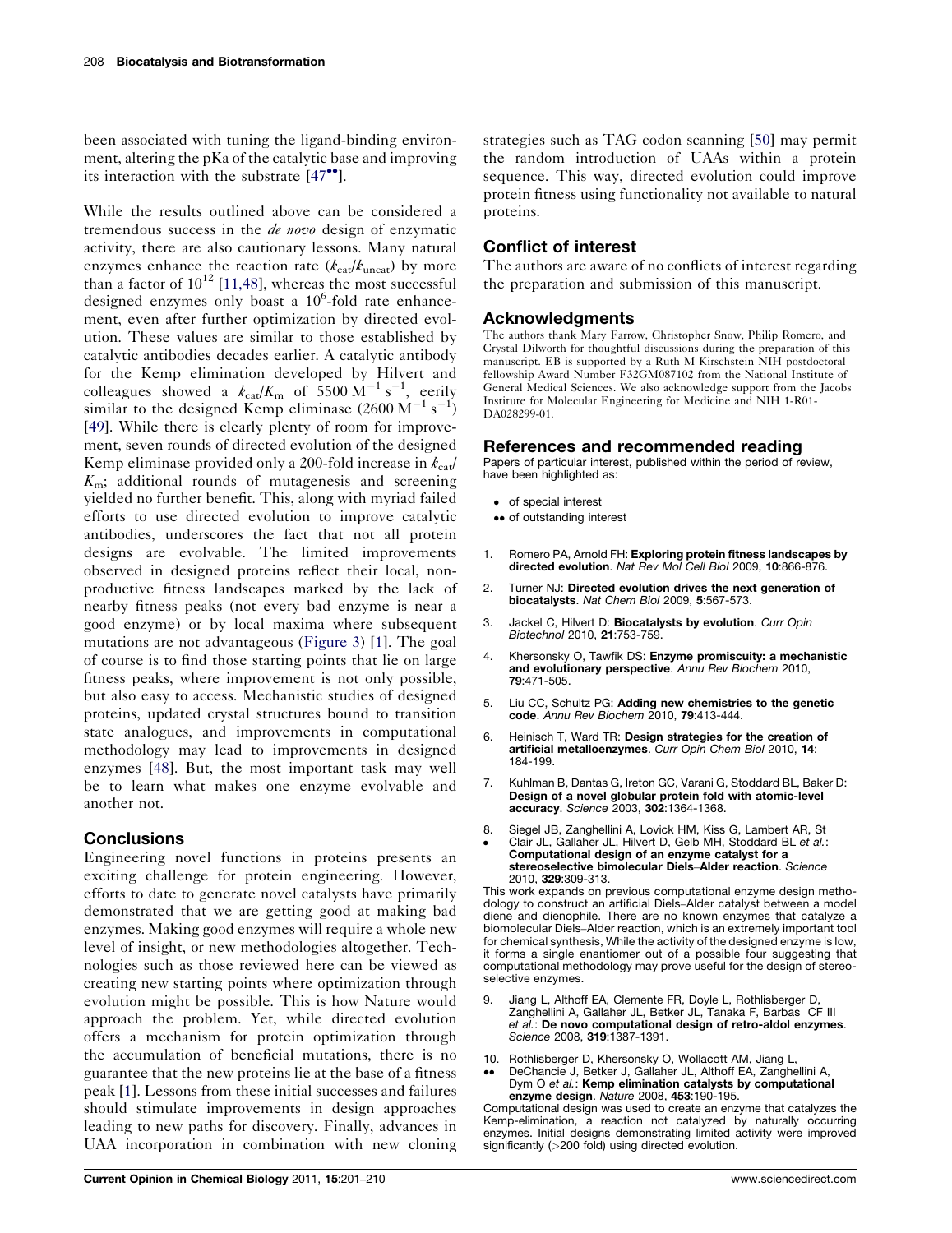- <span id="page-8-0"></span>11. Wolfenden R, Snider MJ: The depth of chemical time and the power of enzymes as catalysts. Acc Chem Res 2001, 34:938-945.
- 12. Voloshchuk N, Montclare JK: Incorporation of unnatural amino acids for synthetic biology. Mol Biosyst 2010, 6:65-80.
- 13. Wang Q, Parrish AR, Wang L: Expanding the genetic code for biological studies. Chem Biol 2009, 16:323-336.
- 14. Grunewald J, Tsao ML, Perera R, Dong L, Niessen F, Wen BG,<br>Kubitz DM, Smider VV, Ruf W, Nasoff M e*t al.*: **Immunochemical**
- $\bullet$ termination of self-tolerance. Proc Natl Acad Sci USA 2008, 105:11276-11280.

This work demonstrates that an artificial p-nitrophenylalanine amino acid can be introduced into autologous proteins to elicit an immune response, overcoming the immunological barrier of self-tolerance. This may facilitate the generation of therapeutic antibodies towards cancer or chronic degenerative diseases.

- 15. Mills JH, Lee HS, Liu CC, Wang J, Schultz PG: A genetically encoded direct sensor of antibody–antigen interactions. Chembiochem 2009, 10:2162-2164.
- 16. Dieterich DC, Hodas JJ, Gouzer G, Shadrin IY, Ngo JT, Triller A,
- $\bullet$ Tirrell DA, Schuman EM: In situ visualization and dynamics of newly synthesized proteins in rat hippocampal neurons. Nat Neurosci 2010, 13:897-905.

This work demonstrates that 'click chemistry' reactive unnatural methionine homologues can be globally incorporated into newly expressed proteins in neurons allowing metabollic labeling with appropriate fluorophores. Pulse chase application of two different unnatural amino acids allowed selective labeling of proteins produced at sequential time periods.

17.

17. Ngo JT, Champion JA, Mahdavi A, Tanrikulu IC, Beatty KE,<br>• Connor RE, Yoo TH, Dieterich DC, Schuman EM, Tirrell DA: Cellselective metabolic labeling of proteins. Nat Chem Biol 2009, 5:715-717.

Cells expressing a mutant methionyl-tRNA synthetase can selectively incorporate a click reactive azidonorleucine amino acid into newly expressed proteins. Protein labeling with biophysical probes in a complex cellular mixture results in selective labeling of cells harboring the mutant tRNA synthetase.

- 18. Wong JT: Membership mutation of the genetic code: loss of fitness by tryptophan. Proc Natl Acad Sci USA 1983, 80:6303-6306.
- 19. Bacher JM, Ellington AD: Selection and characterization of Escherichia coli variants capable of growth on an otherwise toxic tryptophan analogue. J Bacteriol 2001, 183:5414-5425.
- 20. Montclare JK, Tirrell DA: Evolving proteins of novel composition. Angew Chem Int Ed Engl 2006, 45:4518-4521.
- 21. Yoo TH, Link AJ, Tirrell DA: Evolution of a fluorinated green fluorescent protein. Proc Natl Acad Sci USA 2007, 104:13887- 13890.
- 22. Liu CC, Mack AV, Tsao ML, Mills JH, Lee HS, Choe H, Farzan M,  $\bullet$ Schultz PG, Smider VV: Protein evolution with an expanded

genetic code. Proc Natl Acad Sci USA 2008, 105:17688-17693. This work combines phage display technology with site-specific unnatural amino acid incorporation methodology to permit selection of binding proteins containing unnatural amino acids. The methodology is validated by selection for an anti-HIV containing antibody sequence that has been genetically encoded with a sulfotyrosine modification.

#### 23. Liu CC, Choe H, Farzan M, Smider VV, Schultz PG: Mutagenesis  $\bullet \bullet$ and evolution of sulfated antibodies using an expanded genetic code. Biochemistry 2009, 48:8891-8898.

Expanding on the work in reference [22<sup>\*</sup>], unnatural amino acid phage<br>display is used to select for new sulfotyrosine-modified antibody sequences that display binding characteristics on par with a natural antibody. In addition, the selection process is not limited by sequence requirements for post-translational tyrosine sulfation, suggesting that this method can be used to explore new sequence space that cannot be explored by nature.

- 24. Liu CC, Cellitti SE, Geierstanger BH, Schultz PG: Efficient expression of tyrosine-sulfated proteins in E. coli using an expanded genetic code. Nat Protoc 2009, 4:1784-1789.
- 25.  $\bullet$ Liu CC, Mack AV, Brustad EM, Mills JH, Groff D, Smider VV,
- Schultz PG: Evolution of proteins with genetically encoded ''chemical warheads''. J Am Chem Soc 2009, 131:9616-9617.

Expanding on the work in reference [22\*], the authors demonstrate that new chemical functionality can be introduced into phage-displayed proteins. This paper shows that an artificial boronic acid moiety can be introduced into antibody sequences to produce proteins that covalently bind sugars.

- 26. Rackham O, Chin JW: A network of orthogonal ribosome  $\times$  mRNA pairs. Nat Chem Biol 2005, 1:159-166.
- 27. Wang K, Neumann H, Peak-Chew SY, Chin JW: Evolved orthogonal ribosomes enhance the efficiency of synthetic genetic code expansion. Nat Biotechnol 2007, 25:770-777.
- 28. Neumann H, Wang K, Davis L, Garcia-Alai M, Chin JW: Encoding -multiple unnatural amino acids via evolution of a quadrupletdecoding ribosome. Nature 2010, 464:441-444.

Expanding on previous work [26,27], the authors demonstrate that orthogonal ribosome mRNA pairs can be used for ribosomal evolution. The directed evolution of ribosomal libraries carrying mutations focused around the tRNA decoding center of the 16S rRNA produced novel ribosomes that efficiently decode four-base frameshift codons as well as the TAG stop codon. This effectively raises the number of blank codons available for unnatural amino acid mutagenesis and enables the efficient incorporation of two different unnatural amino acids into a single protein.

- 29. Levine HL, Nakagawa Y, Kaiser ET: Flavopapain: synthesis and properties of semi-synthetic enzymes. Biochem Biophys Res Commun 1977, 76:64-70.
- 30. Wilson ME, Whitesides GM: Conversion of a protein to a homogenous asymmetric hydrogenation catalyst by sitespecific modification with a diphosphinethodium(I) moiety. J Am Chem Soc 1978, 100:306-307.
- 31. Lu Y, Yeung N, Sieracki N, Marshall NM: Design of functional metalloproteins. Nature 2009, 460:855-862.
- 32. Reetz MT: Directed evolution of stereoselective hybrid catalysts. In Topics in Organometallic Chemistry: Bio Inspired Catalysts, vol. 24. Edited by Ward TR. Springer; 2009:63-92.
- 33. Pordea A, Creus M, Letondor C, Ivanova A, Ward TR: Improving the enantioselectivity of artificial transfer hydrogenases based on the biotin–streptavidin technology by combinations<br>of point mutations. *Inorg Chim Acta* 2010, 363:601-604.
- 34. Reetz MT, Rentzsch M, Pletsch A, Maywald M, Maiwald P, Peyralans JJP, Maichele A, Fu Y, Jiao N, Hollmann F et al.: Directed evolution of enantioselective hybrid catalysts: a novel concept in asymmetric catalysis. Tetrahedron 2007, 63:6404-6414.
- 35. Creus M, Ward TR: Designed evolution of artificial metalloenzymes: protein catalysts made to order. Org Biomol Chem 2007, 5:1835-1844.
- 36. Klein G, Humbert N, Gradinaru J, Ivanova A, Gilardoni F, Rusbandi UE, Ward TR: Tailoring the active site of chemzymes by using a chemogenetic-optimization procedure: towards substrate-specific artificial hydrogenases based on the biotin–avidin technology. Angew Chem Int Ed Engl 2005, 44:7764-7767.
- 37. Pierron J, Malan C, Creus M, Gradinaru J, Hafner I, Ivanova A, Sardo A, Ward TR: **Artificial metalloenzymes for asymmetric** allylic alkylation on the basis of the biotin–avidin technology. Angew Chem Int Ed Engl 2008, 47:701-705.
- 38. Pordea A, Mathis D, Ward TR: Incorporation of biotinylated manganese-salen complexes into streptavidin: new artificial metalloenzymes for enantioselective sulfoxidation. J Organomet Chem 2009, 694:930-936.
- 39. Creus M, Pordea A, Rossel T, Sardo A, Letondor C, Ivanova A, Letrong I, Stenkamp RE, Ward TR: X-ray structure and designed evolution of an artificial transfer hydrogenase. Angew Chem Int Ed Engl 2008, 47:1400-1404.
- 40. Lee HS, Schultz PG: Biosynthesis of a site-specific DNA cleaving protein. J Am Chem Soc 2008, 130:13194-13195.
- 41. Lee HS, Spraggon G, Schultz PG, Wang F: Genetic incorporation of a metal-ion chelating amino acid into proteins as a biophysical probe. J Am Chem Soc 2009, 131:2481-2483.